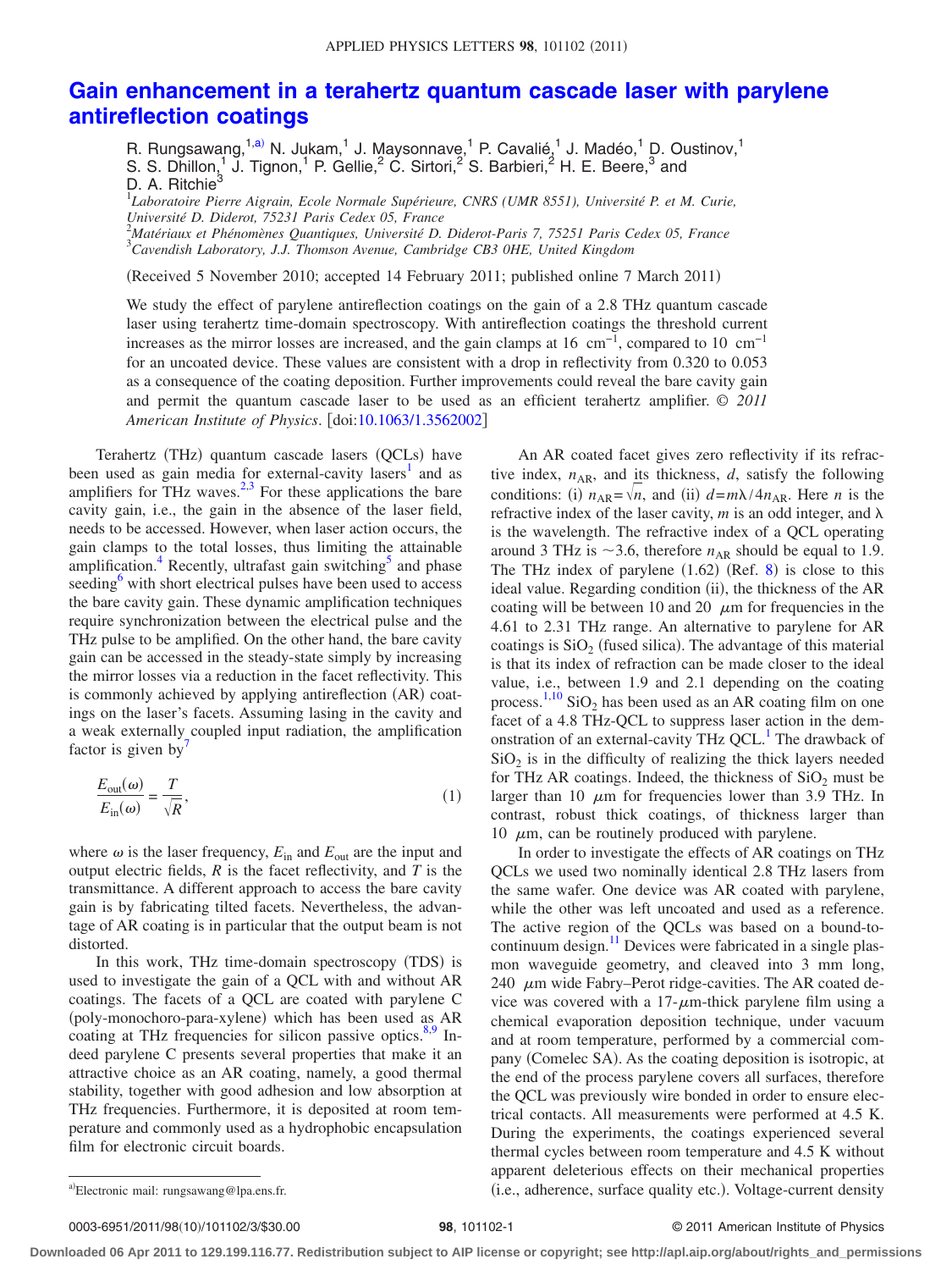<span id="page-1-0"></span>

FIG. 1. Voltage and normalized output power as a function of current density of the uncoated (dashed lines) and AR coated (solid lines) QCLs at 4.5 K. The lasers were operated at 10 kHz with a duty cycle of 20%. For light- current measurements the 10 kHz pulse train was modulated at 20 Hz to enable detection using a standard pyroelectric detector. The laser threshold for the uncoated QCL was 90  $A/cm^2$ . For the AR coated device the threshold increased to  $124 \text{ A/cm}^2$ .

 $(V-I)$  and light-current density  $(L-I)$  characteristics of the AR coated and uncoated devices are shown in Fig. [1.](#page-1-0) The optical power was measured with a standard pyroelectric detector. The devices present similar *V*−*J* characteristics, while for the *L*−*J* curves we observe a clear increase in the threshold current from 90 to  $124 \text{ A/cm}^2$ . The AR coated laser shuts off at lower current. This is because the laser action stops when the gain becomes smaller than the losses which are higher in the AR-coated sample.

The QCL gain was characterized using TDS where broadband THz pulses from an interdigitated photoconductive antenna<sup>12</sup> were coupled into the laser cavity.<sup>4</sup> A Ti:sapphire laser operating at 76 MHz was used as a femtosecond pulse source for THz pulse generation and detection. The amplitude and phase of the transmitted pulses were detected using electro-optic sampling. The electro-optic crystal was a 200- $\mu$ m-thick  $\langle 110 \rangle$  ZnTe crystal, attached to a nonactive 2-mm-thick ZnTe crystal. The normalized time-dependent electric field amplitude of the transmitted THz pulses from the coated and uncoated QCLs are plotted in Fig.  $2(a)$  $2(a)$ . The devices were operated at  $164 \text{ A/cm}^2$ , i.e., above laser threshold. It appears clearly that electric field oscillations persist for a longer time in the AR coated device, which corresponds to a narrower spectrum in the frequency domain. The spectral gain of the QCL is calculated by normalizing the Fourier amplitude of the waveform in Fig.  $2(a)$  $2(a)$  to that of the waveform at zero bias voltage (see Ref. [4](#page-2-3) for more details). The spectral gain of both devices operated at 164 A/cm<sup>[2](#page-1-1)</sup> in Fig. 2(b) shows that the input THz pulse experiences a higher gain in the coated QCL. The gain spectrum of the coated laser is narrower than that of the uncoated laser as the gain clamps at higher current.<sup>13</sup> During lasing action the gain bandwidth is found to decrease with increasing current density because of the coupling between states in the injector with the upper laser state. The dip around 3 THz of the AR coating gain spectrum is due to reference signal dropping off at this frequency.

The transmitted THz pulses were measured at different applied currents and Fig. [3](#page-1-2) shows, for the two devices, the evolution of the gain at 2.8 THz as a function of current density. With AR coating the gain,  $G_{co}$ , clamps at approximately 16 cm−1, whereas the value of the clamped gain of the uncoated laser,  $G_{unco}$ , is approximately 10 cm<sup>-1</sup>. The fact

<span id="page-1-1"></span>

FIG. 2. (a) Normalized electric fields of THz pulse transmitted through the uncoated (dashed line) and AR coated (solid line) QCL operated at  $164$  A/cm<sup>2</sup> (above threshold). An offset is added for clarity. (b) Gain spectra of the lasers taken at  $164 \text{ A/cm}^2$ .

that gain clamping is still occurring for the coated sample indicates that the reflectivity of the facet is not sufficiently low to completely suppress lasing.

The reflectivity of the coated facet can be obtained by recalling that the value of the clamped gain is equal to the total losses,  $G = \alpha_m + \alpha_w$  (mirror and waveguide losses, respectively. The waveguide losses of both coated and uncoated lasers are equal since the devices come from the same wafer. For the mirror losses we have  $\alpha_m = \ln(1/R)/L$  where *L* is the cavity length and  $R$  the reflectivity. Using a facet reflectivity of  $R \sim 0.32$  (Ref. [14](#page-2-13)) for the uncoated device gives  $\alpha_m$  = 3.8 cm<sup>-1</sup>. Therefore, from the clamped gain of the uncoated laser, we obtain  $\alpha_w$ =6.2 cm<sup>-1</sup> (in agreement with simulations). From this value we can deduce the mirror losses of the coated facet,  $G_{co}$ − $\alpha_w$ =9.8 cm<sup>-1</sup>, which gives a reflectivity of  $0.053 \pm 0.007$ . The errors are estimated from the clamped gain uncertainty of  $0.5 \text{ cm}^{-1}$ . The reflectivity of

<span id="page-1-2"></span>

FIG. 3. (Color online) Gain of the uncoated and AR coated QCLs as a function of current density at 2.8 THz. The dotted lines are eye guides representing the laser thresholds and clamped gains. The straight solid line (blue) is a linear fit to the gain, *G*, below threshold.

**Downloaded 06 Apr 2011 to 129.199.116.77. Redistribution subject to AIP license or copyright; see http://apl.aip.org/about/rights\_and\_permissions**